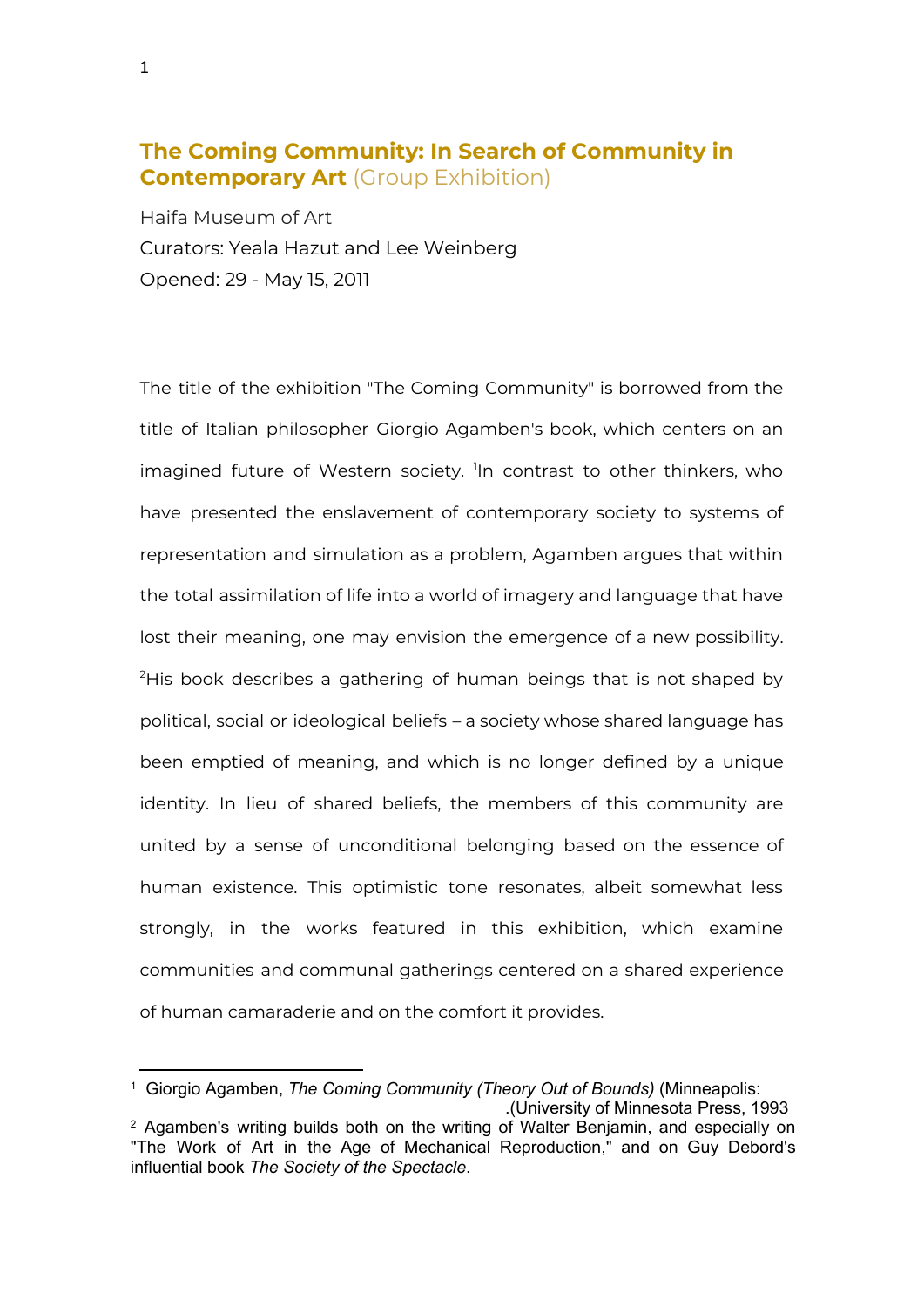Sociology defines human beings as social creatures, and the need to belong is thus perceived as a basic human need. The definition of the term "community," meanwhile, changes according to the context in which it is made. A community is perceived as a dynamic form of organization that is subject to constant change, and which develops through the reciprocal relations among its members and between them and the surrounding society. The basis for the creation of a community – which may be ideological, religious, professional, cultural, historical or other – is related to the construction of a shared identity through the creation of unique symbols: a particular slang or jargon, a way of dress, rituals, symbols, norms and behavioral patterns.<sup>3</sup>

In contrast to earlier thinkers, Jean-Luc Nancy argues that communities are not formed around notions of fusion or production, but rather on the need to confront an imminent threat – a threat that Nancy defines as death itself. <sup>4</sup>Social organization is a basic aspect of human behavior inherent to all human beings. It is based on a need not only to create support systems that may be of use during times of crisis, but also on the desire to create repositories of social memory capable of transcending the life span of individual human beings. Through the enactment of various ceremonies and shared narratives, collective memory

<sup>3</sup> Benedict Anderson, *Imagined Communities: Reflections on the Origin and Spread of Nationalism* (New York: Verso, 1991); Kelly Owen, *Community, Art and the State: Storming the Citadels* (London: Comedia Publishing Group in association with Marion Boyars, 1984).

<sup>4</sup> Jean-Luc Nancy,*The Inoperative Community* (Minneapolis: University of Minnesota Press, 1991).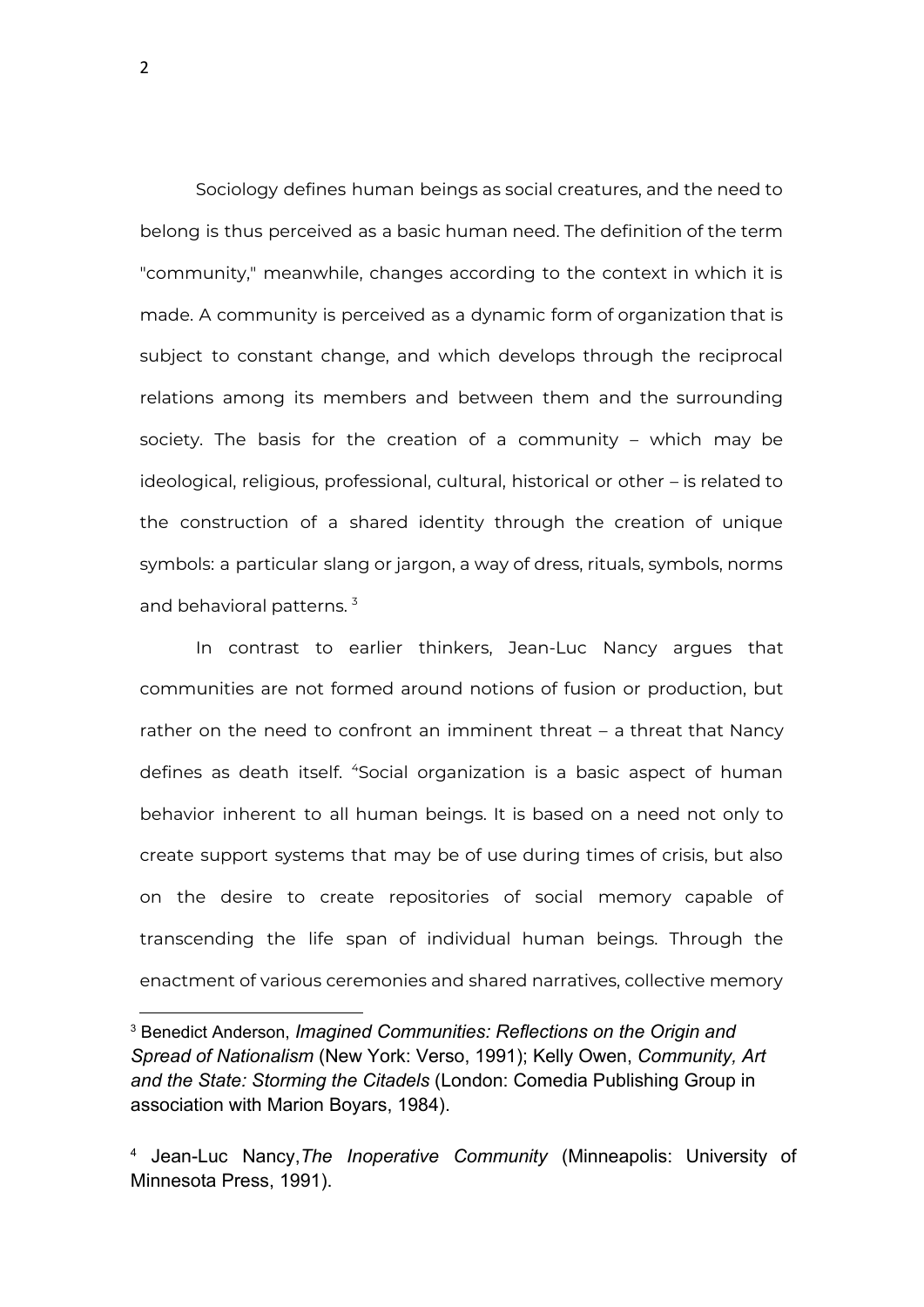ensures that the essence of human life survives following the demise of physical body.

We currently live in an age of uncertainty. The recent financial crisis and collapse of stock markets worldwide significantly contributed to undermining the basic assumptions that form the basis of Western society. The immediate sense of distress that followed upon this crisis, moreover, has brought to the surface political and social concerns that question our perception of society. The values associated with capitalism, whose ideological basis is the longing for constant growth in the spheres of both production and consumption, are currently put into doubt – a process that is also related to the world's growing ecological crisis. In this context, one may note a growing tendency, on the part of various social groups, to create an identity that is distinct from that of the collective at large, and to shape their own local or goal-oriented narrative. From Nancy's perspective, such an inclination is both natural and clearly understandable, given the crisis of trust that has come to characterize relations between nations and their governments, as well as between various groups and their leaders. The narrative shared by each of these communities enables them to resist the dictates of society at large, and to create an escape route out of a reality in which the individual has limited control over his lifestyle and capital.

In the present age, the formation of communities takes place with relative facility and in a different manner than in the past. Several scholars have recently examined the ways in which digital communications and the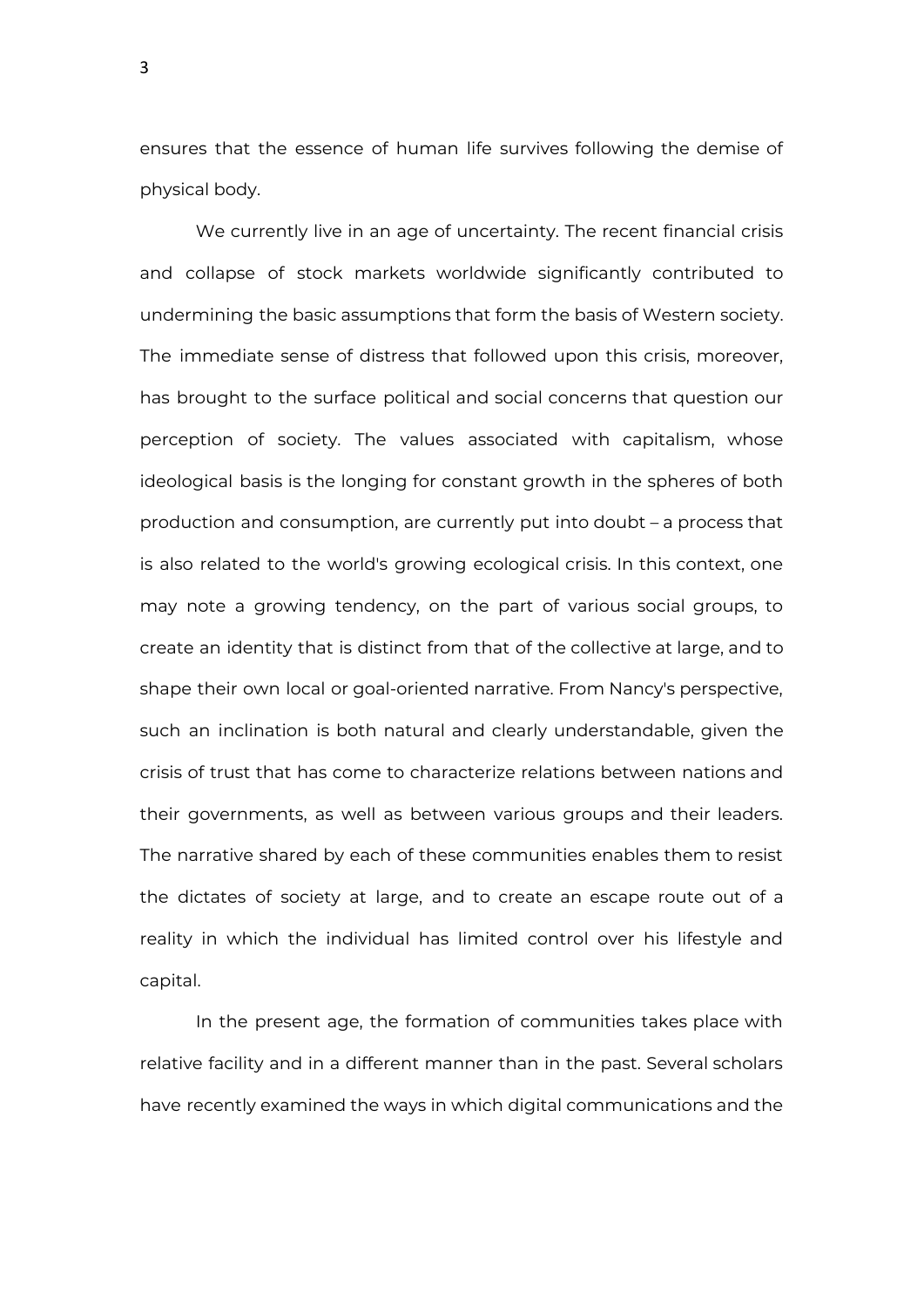Internet play a central role in shaping the formation of social groups.<sup>5</sup> In contrast to accepted historical models, such groups are not structured in a hierarchical manner; rather, they are based on social networks composed of alternative centers. The pyramidal structure of earlier social formations is thus replaced by a rhizomatic structure, with no top or bottom. 6 In this manner, the information revolution has contributed to the prevalent cultural tendency to form small groups whose narrative is unique, specific and detached from any one geographical context.

These tendencies and phenomena, may explain the growing interest of both critics and artists in the formation of various communities whose members embrace alternative narratives.

The artists participating in this exhibition study and document a range of such communities, construct representations of them, and actively intervene in them. They raise questions concerning the ways in which shared narratives – formed either intentionally or by chance – give rise to the existence of various communities and shape the identity of their individual members. The need to assemble together and to make contact with others through a shared narrative, whether based on a collective history, a certain life style or an artificial construction, is clearly reflected in

4

<sup>5</sup> Manuel Castells (ed.), *The Network Society: A Cross Cultural Perspective* (Glos,

UK: Edward Elgar Publishing Ltd., 2004). 6 In their book *A Thousand Plateaus*, the philosophers Gilles Deleuze and Félix Guattari discuss the concept of the rhizome, which refers to natural systems devoid of hierarchical relations. The rhizome is a botanical model that describes the growth of roots in certain plants, such as grass. The roots of such plants do not grow in a linear manner, but rather spread out equally across a given terrain, and all parts of the plant are similarly capable of perpetuating this growth process. This process is metaphorically used in other theoretical texts to metaphorically describe social and other systems that do not evolve in a linear or hierarchical manner.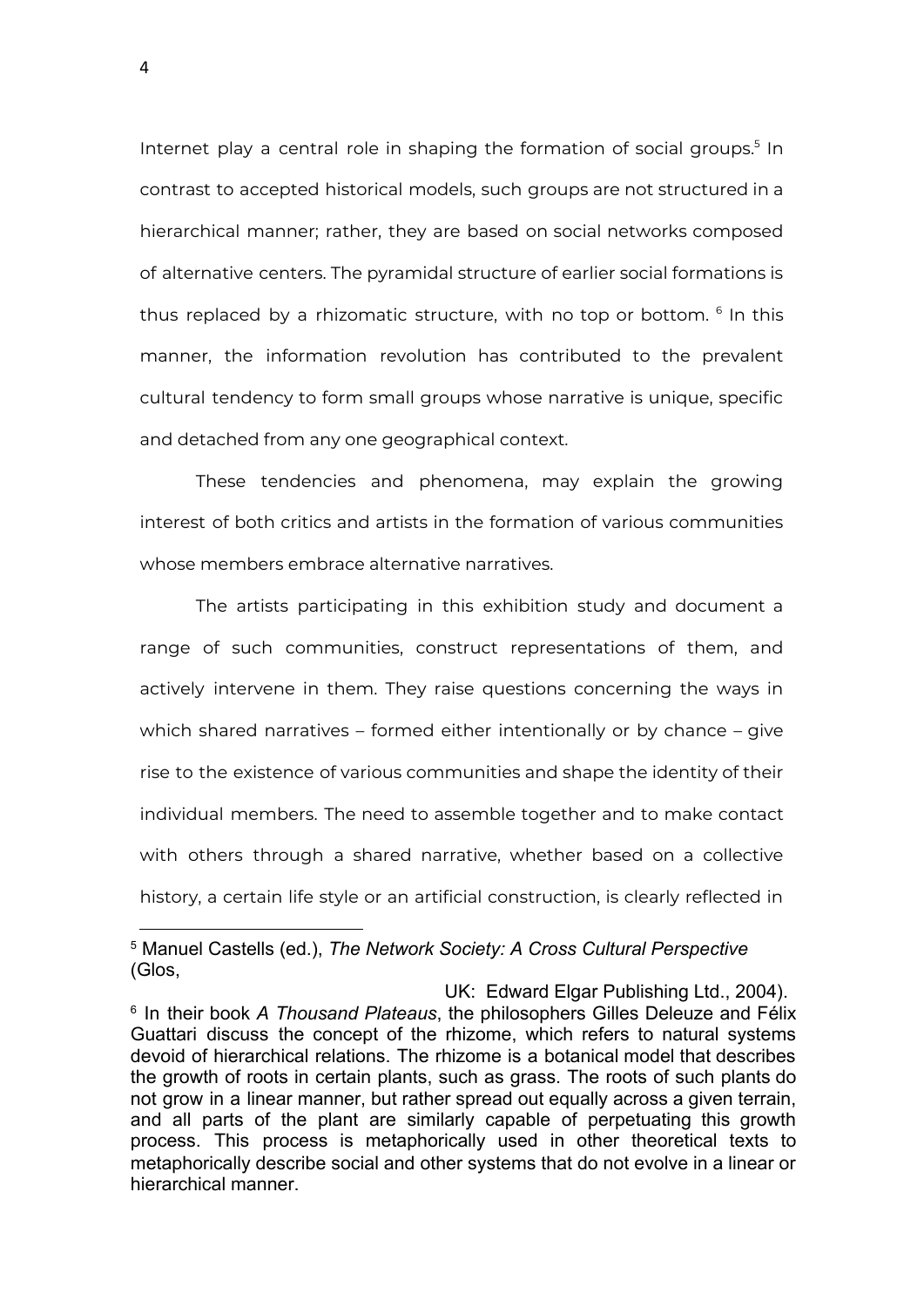these works. In this manner, they examine different ways of coping with life in postmodern Western society, which is saturated with representations, simulations, and imitations of various social narratives.

\*\*\*

Writing about the significant shift that is currently taking place in contemporary art, the curator and critical thinker Nicolas Bourriaud underscores the importance of the human dimension as the basis for exploring artistic and theoretical concerns.<sup>7</sup> According to Bourriaud, art has turned to producing meaning through its reciprocal relations with the other – an ongoing process that vies with, and at times also replaces, pre-structured art objects. For artists working in this manner, the audience is not imagined as a group of separate individuals, but rather as a community, even if only a temporary or a utopian one. These artists examine the limits of their role and their own social definition, while their work intersects with other fields of knowledge that are not traditionally identified with art, such as ethnography, sociology, and politics. Suzi Gablik, among other thinkers, takes a positive view of artists engaged with these concerns, and describes them as individuals capable of detaching themselves from the attention economy typical of the art world, and of moving beyond its limits. <sup>8</sup> According to Gablik, such practices fulfill the avant-garde role of art: that is, they resist social conventions that blur the limits between art object and commercial consumer objects.

<sup>7</sup> Nicolas Bourriaud, *Relational Aesthetics* (Paris: Les Presses du Réel, 1998).

<sup>8</sup> Suzi Gablik, *The Reencahntment of Art* (New York: Thames and Hudson, 1992).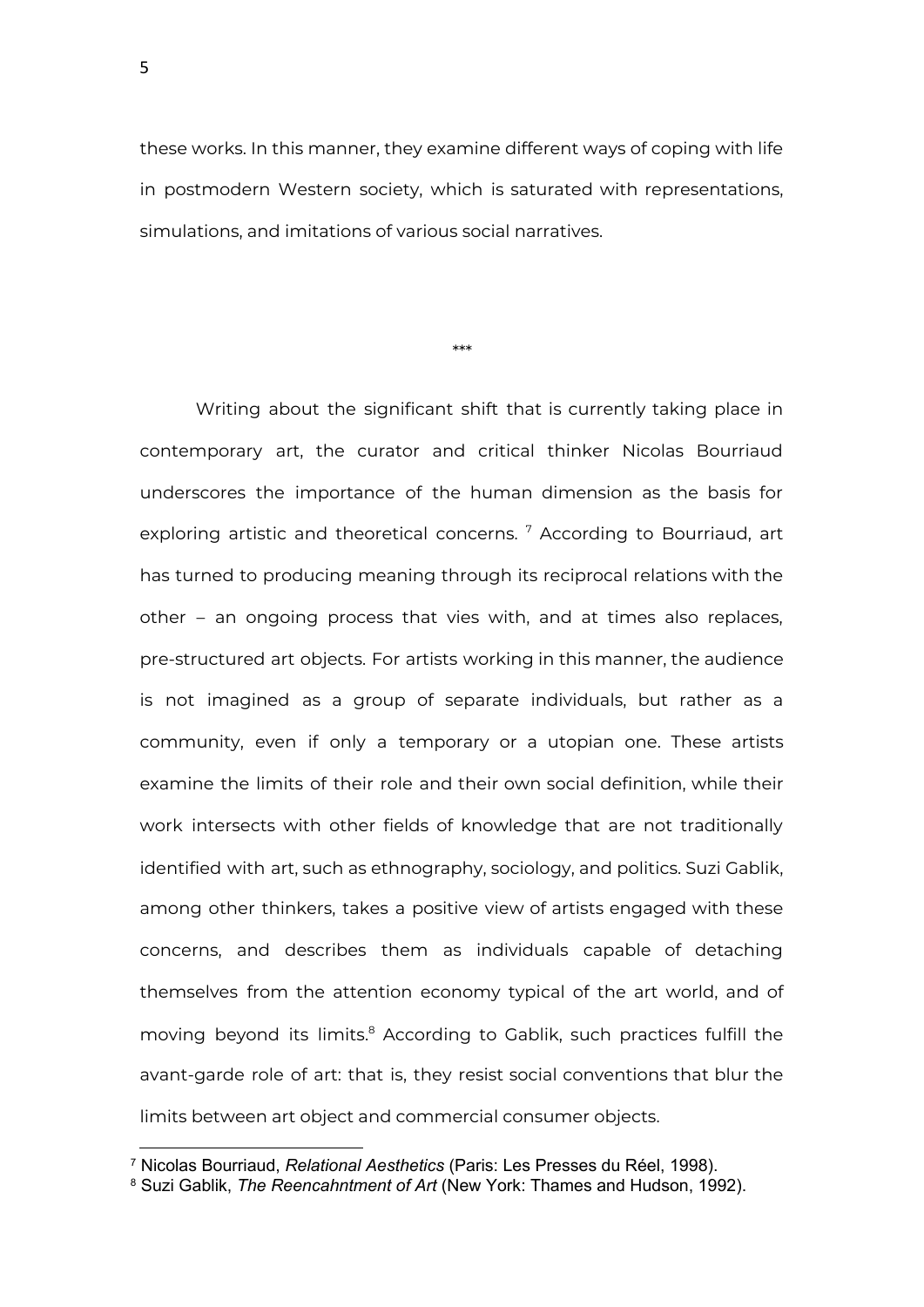At the same time, numerous thinkers and writers critically approach this same phenomenon, and raise ethical questions concerning the meaning of such actions. The art historian Hal Foster, for instance, has addressed the blurring of boundaries between art and other professions. 9 In his essay "The Artist as Ethnographer," Foster specifically discusses artists who assume an ethnographic role while intervening in marginal communities and societies, and subsequently presenting related documentary or pseudo-documentary materials. Foster discusses what he describes as an instrumentalization of art, which creates a political, unilateral narrative. Moreover, he sheds light on the problematic depiction of the "other" as an exotic and at times inferior object, whose examination satisfies a voyeuristic urge and perpetuates the hegemony of a condescending Western gaze.

The exhibition "The Coming Community" examines these conflicts as they are addressed in the works of artists active within a range of different communities, with the goal of documenting the activity of these communities or actively intervening in them. These artists confront the ethical questions related to their work, and shed light on the process of representing and constructing an image of the other while studying communities whose unique narratives may at times appear strange or eccentric.

The French duo **Alain Della Negra and Kaori Kinoshita** study and document such marginal communities, and examine the construction of their unifying narrative by representing the personal journey undertaken by each of their members. **Netta Lieber Sheffer's** paintings examine the

*<sup>9</sup>* Hal Foster, "The Artist as Ethnographer," *The Return of The Real: Art Theory At the End of the Century* (Cambridge: MIT Press, 1996).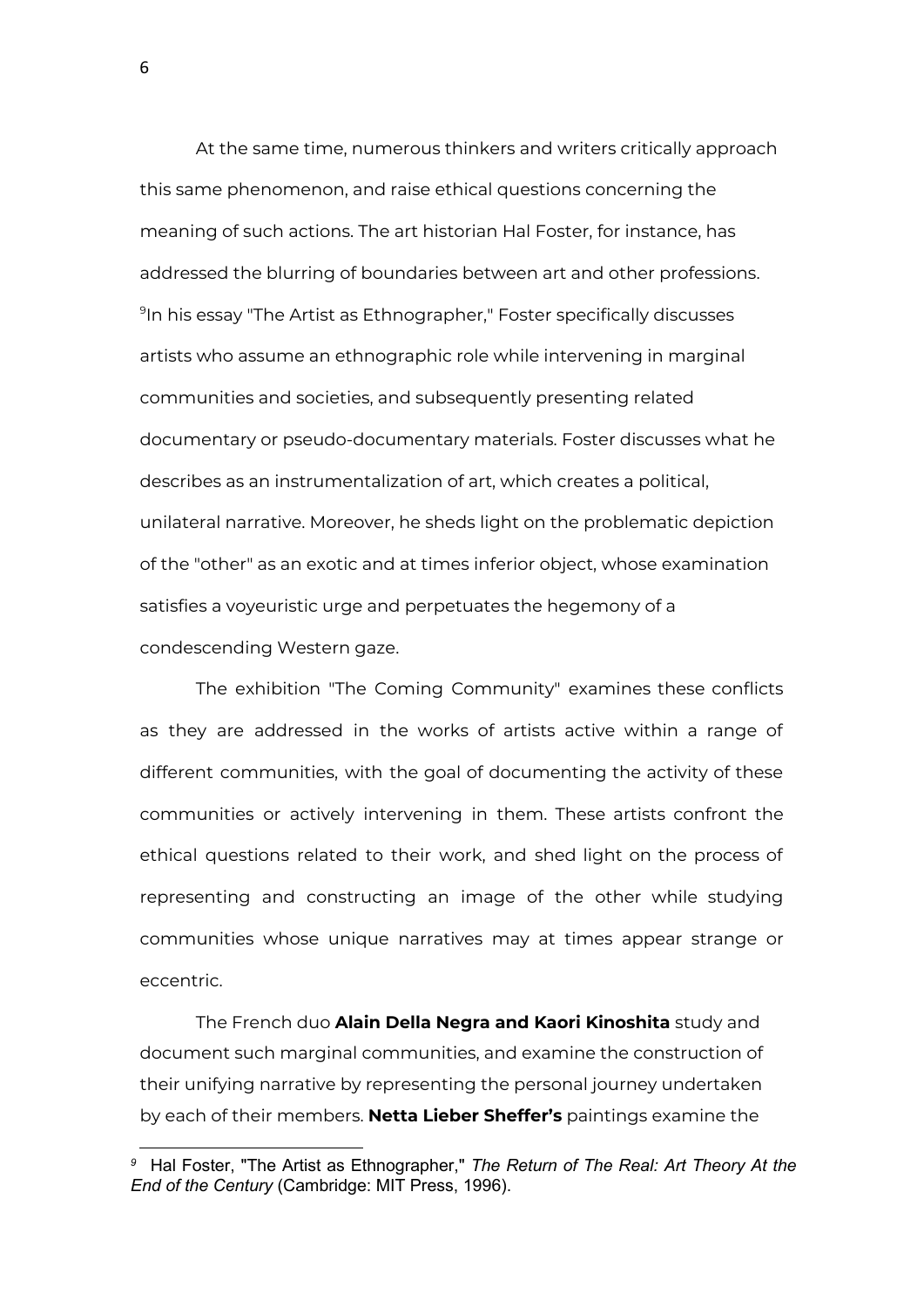moments in which various groups – such as soldiers, workers in a field, or students – are formed. These paintings are shaped by a subjective gaze, and examine the experience and the foundational moments that structure the formation of a collective identity. **Sharon Lifschitz** casts a gaze that is both sensitive and critical on the narrative that shaped life in the kibbutz where she grew up, and studies it through the memories embedded in photographs. In doing so, she reveals the points at which the line between individual identity and memory and the community's collective memory are blurred.

**Angelika Sher**'s photographs center on the customs, aesthetic conventions and patriarchal structure of the Russian immigrant community in Israel – a community that has largely resisted assimilation into Israeli society.

Some of the participating artists occupy a critical stance and didactically examine the construction of shared narratives and the roles they play, in an attempt to expose the building blocks of a collective identity. **Rod Dickinson**'s installation exposes the rhetorical tools employed in order to shape moments of unity and political camaraderie. His re-reading of speeches made in different places during different historical moments reveals an unlikely combination of statements, which amount to a series of vague declarations. Such a critical approach is also evident in the work of **Tamir Tzadok**, which examines the construction of cultural identity and undermines the perception of history as a narrative based on scientific facts.

\*\*\*

In May 2010, in celebration of its decennial anniversary, the Tate Modern in London hosted an art festival titled "No Souls for Sale." The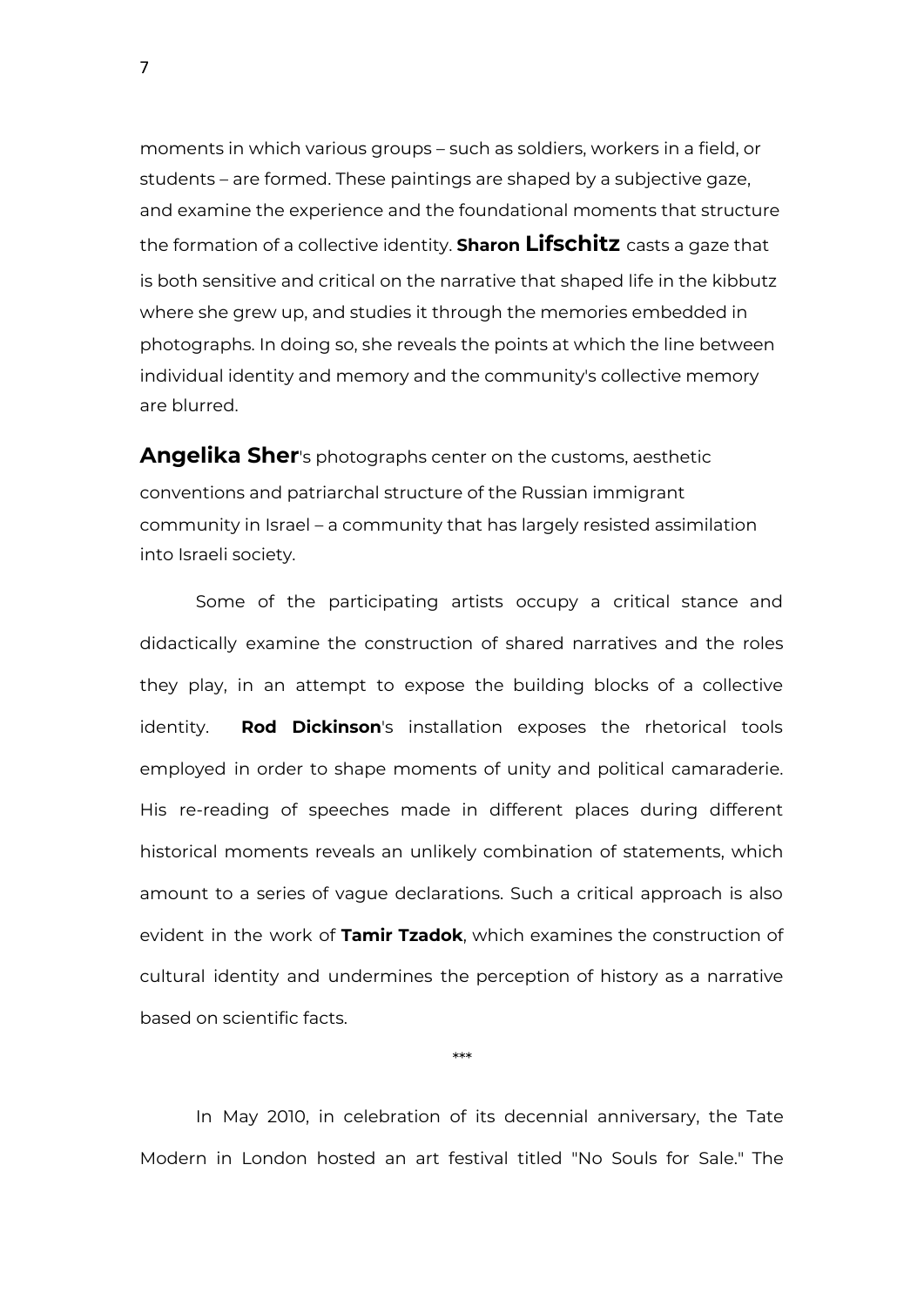Turbine Hall at the entrance to the museum was divided up by a grid, and each individual cell was given over to an artist or group of artists whose works are directly related to social concerns. The focus of this festival reflected the tension between the museum tradition, which is based on the assumption that art is inherently related to the presentation of objects in a circumscribed space, and between types of contemporary artmaking that undermine the status of the art object. This event clearly marked the repositioning of activist art groups at the center of artistic discourse, and underscored the significance of their artistic strategies.

The current exhibition features the works of artists who actively intervene in the social sphere, and tend to represent scenes that capture new community-based narratives. The Haifa-based group **Block**, for instance, has created a space for public gatherings around on a fountain located inside the museum space. The fountain, a prominent architectural element in the local landscape, blurs the boundaries between interior and exterior, and calls for social gatherings and for a nostalgic gaze upon what was once a central feature of urban life. **Ilan Spira** examines the sub-culture of foreign workers in the south of Tel Aviv by taking an active part in their community life. The significance of his concern with this community has been underscored by the Israeli government's recent decision to deport many of the children of foreign workers and their families. The Chinese artist Cao Fei intervenes in the online world by participating in the game "Second Life," which has given rise to the formation of a virtual community. Her installations underscore the

8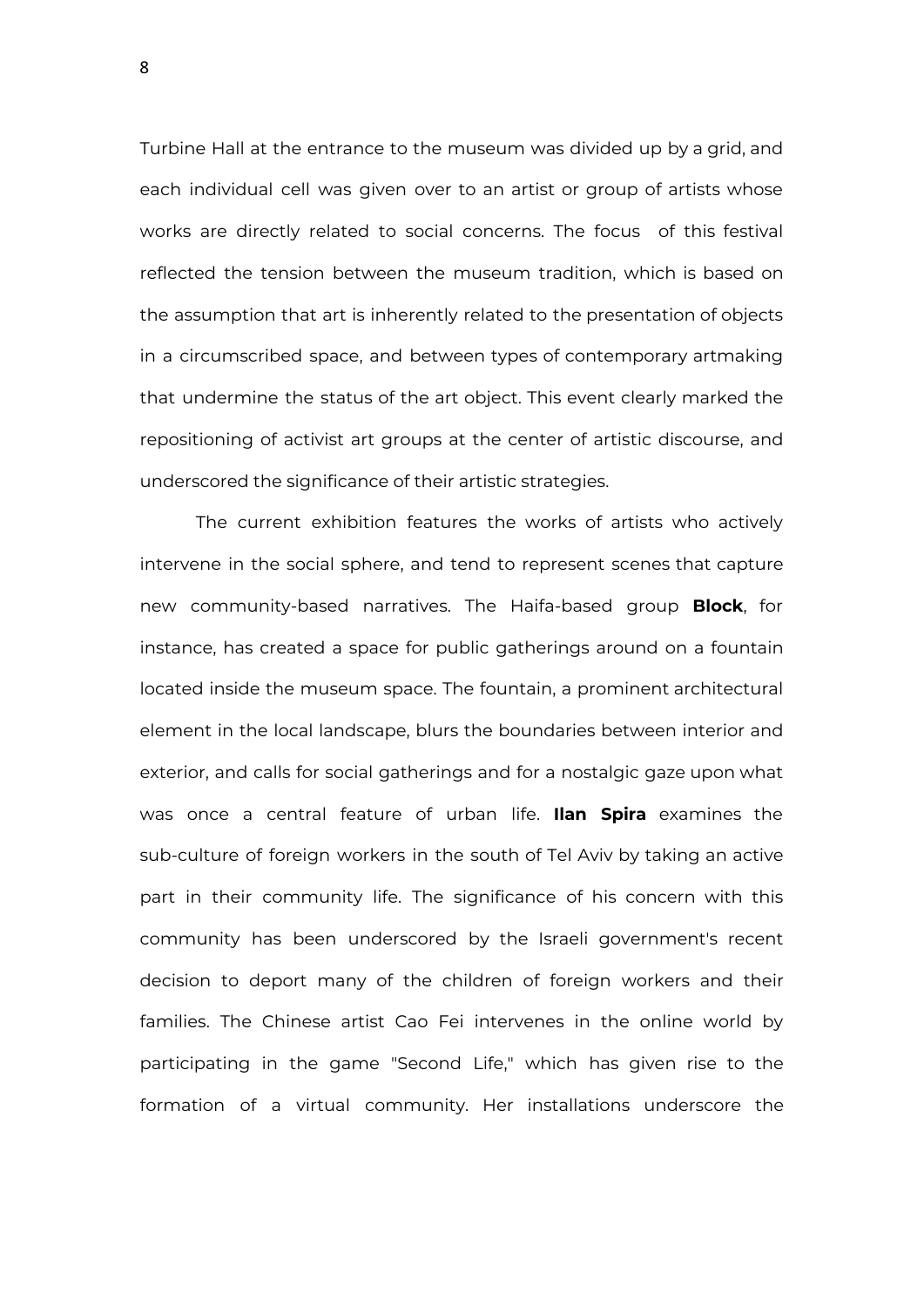connection between real life and this alterative, virtual life, while revealing the mechanisms of political power that shape both worlds.

\*\*\*

Some of the artists participating in the exhibition investigate the power of shared narratives as a catalyst for the formation of various communities. These artists examine the essence of the term "community," as well as its limits, by means of invented narratives or rituals.

**Assi Meshulam**'s work presents a system of religious belief that does not include a god. This system is characterized by distinct philosophical and visual traits, and is designed to fit the needs of contemporary individuals. **Brody Condon** combines multi-player fantasy role games with performance art to create a seemingly isolated world, in which individuals invent and develop communal narratives and rituals. In this manner, the work undermines the distinction between fantasy and reality, and examines the formation of a community-based narrative. **Orit Ben-Shitrit**'s video work features a group that speaks an imagined language. Each of the figures in this work functions within a narrative shaped by a mythical struggle between the figure of the narrator and an invisible force. The group of men in the drawings created by **Vik JF** exist in a liminal state that appears impossible to escape from. The narrative woven in this context is not a linear one, but rather one based on fragments of time, place and history. **Elad Kopler**'s paintings give rise to a fictional, post-apocalyptic world in which objects and cultural symbols replace the experience of actual presence and social identity. **Eli Gur Arie**'s works are concerned with